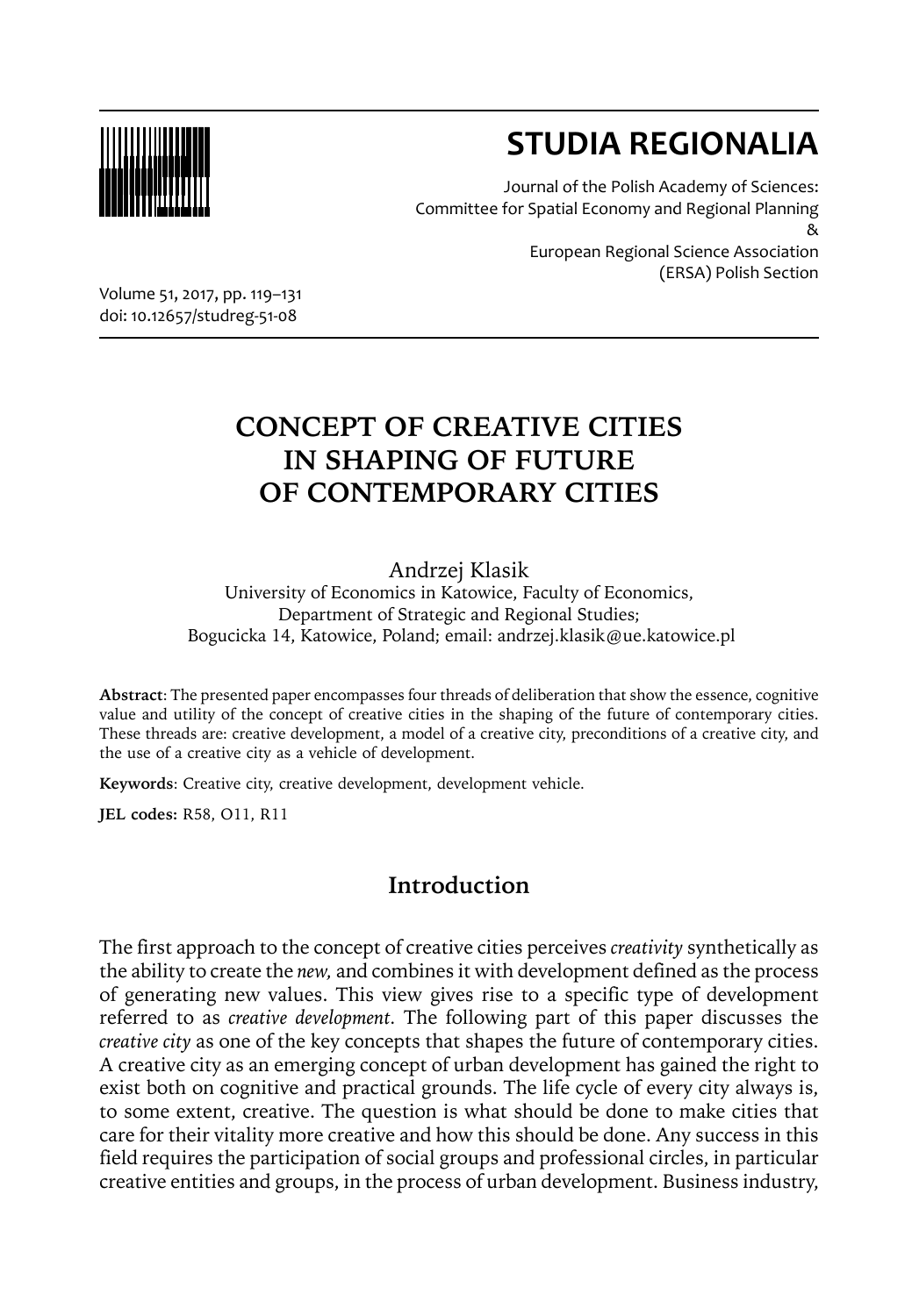companies and institutions simultaneously and spontaneously concentrate in local groups. Although their concentration in urban spaces is real, they also become an entity in the virtual world. Another specific approach to creative cities involves their cultural identity and openness to the global world. In the first case, it is an attractive offer of using the genetic code of a city and its built-in creativity. In the latter, infrastructure hubs, infrastructure networks, and the transport and information connectivity cause the creative development of cities, especially at a metropolitan level. This is connected to their participation in international competition and exchange. In both cases, conditions are conducive to the networking of creative cities, which is reflected in, for example, the global alliance of creative cities.

In relation to the above-mentioned deliberations, this paper proposes an original model of a creative city as well as an exploratory and applicatory form of a creative city as a *vehicle of development*. This proposition should be understood as a new value on the grounds of theories and policies of cities and regions, and local and regional development in a broader context. The structure of the paper has been graphically presented in Fig. 1.



Fig. 1. The concept of creative cities in the shaping of the future of contemporary cities Source: Own work.

To summarise the considerations on a creative city as a development vehicle, this paper presents some results obtained by Katowice, which, following the path of metropolitan development, took part in the competition for the European city of culture and succeeded by entering the global UNESCO network of creative cities in the field of music.

#### **1. Creative development**

*Creativity* is an entity's, social group's or territorial community's ability to create, invent and imagine. It is the ability to create and make something new and original (Hawkins, Oxford Dictionary 1991; Howkins 2007). Every type of professional, public or communal activity requires, in particular circumstances, a creative attitude and creative conduct. Some professions and activities are inseparable from creativity,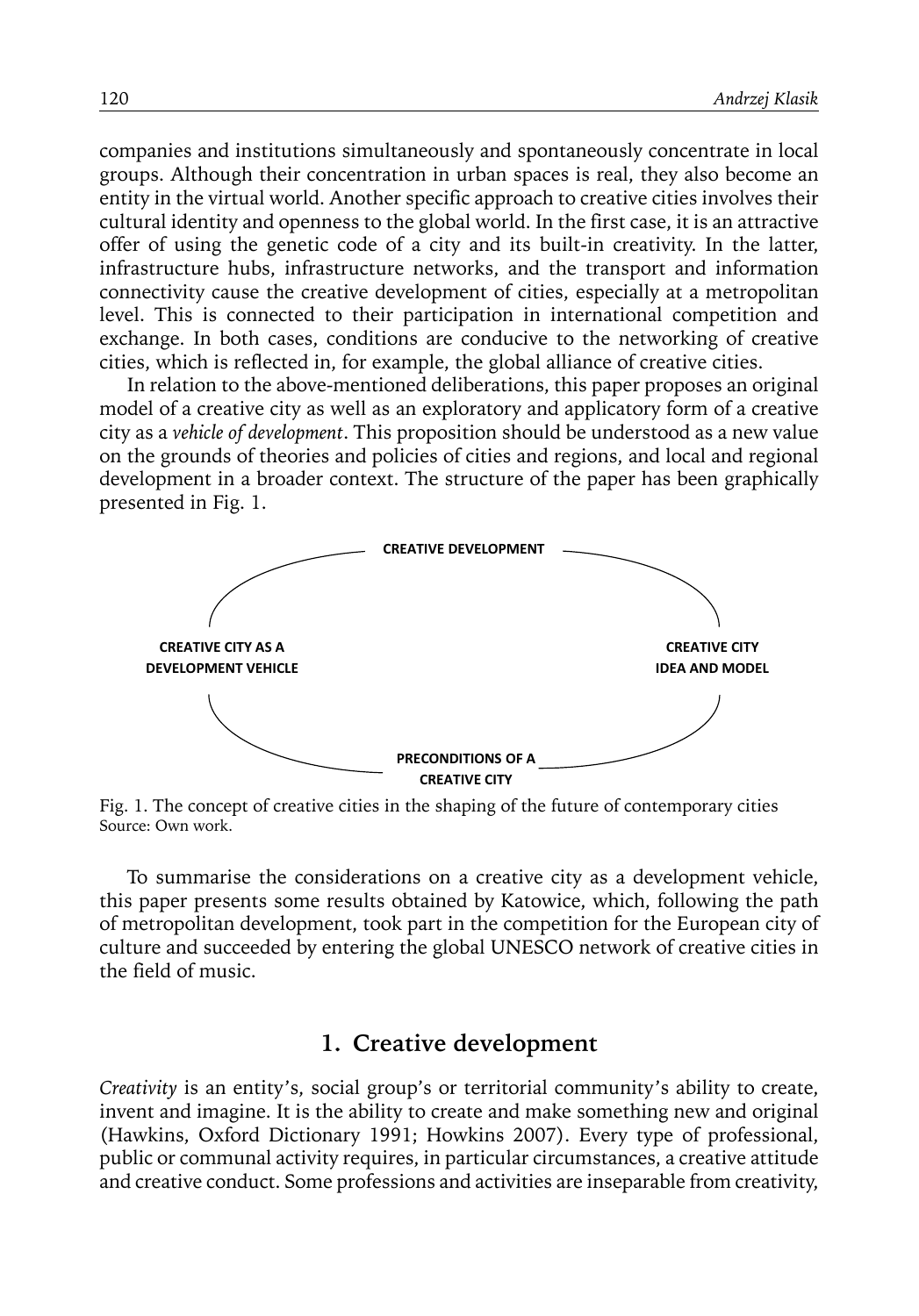such as artistic professions, various disciplines of art, and research activities in various branches of science. Works, including scientific and artistic works, are combined with business activities in various branches of entrepreneurship, including the increasingly valuable intellectual entrepreneurship.

Creativity realised within territorial entities, such as cities and regions, is closely related to their development. One could say that due to the aggregation of academic and R&D institutions, as well as artistic and cultural circles, including any available service and infrastructure facilities, urban and regional spaces constitute, as a whole, a creative environment, intellectual and material potential which is capable of generating the development of cities and regions at an international level. Local and regional conditions as well as regulatory mechanisms at such spatial scales may induce or limit the creative activity of such communities, attract or repel creative entities, depending on the dynamics of market relations and interventions of public authorities.

The development of a city or a region is strongly determined by the intensity of creation processes in each of the three ownership sectors, *i.e.* the public, private and civil sectors, in their mutual partnerships and cooperative relations, and depends on the extent to which the intellectual potential accumulated in such territorial entities is engaged. The recognition by public authorities of the strategic position of creative circles on a local and regional scale, and their participation in the territorial, local and regional development, allows us to differentiate between *intelligent development* and *creative development*, defined as a specific type of development.

Creative development of cities and regions as a separate type of development is incubated by study projects and conceptual designs, and generated by creation and development projects. It is expressed in the form of new tangible and intangible market and non-market values, which include (Klasik 1996; 2002):

- new activities, companies, institutions, workplaces, goods and services, locations and immovable property, architectural and urban projects, new social equipment, hubs, connections, and networks;
- new information and knowledge, ideas and concepts, technologies and innovations, new professions and professional skills, leadership skills and management methods, and new patterns of behaviour and social communication.

At present, we have cities and regions whose development may be described as to some extent creative in various fields and periods of time. Usually it is connected with cities' and regions' vitality and their resistance to cycles and fluctuations of the economic situation. The "demand" and the stronger binding of urban and regional development with the increasing demand for creation processes is related to the lack of economic stability as well as shaken social and ecological safety.

Increased pressure is put on creation processes in the post-industrial phase of numerous cities and regions whose traditional economic base is characterised by weak development perspectives. Such changed conditions are a medium for radical structural reorientation and transformation of image and identity. The urgent need to intensify the creation processes is also noticeable in cities and regions of metropolitan development whose interregional and international competitiveness is shaped by contact globalisation mechanisms and mechanisms of exchange, networks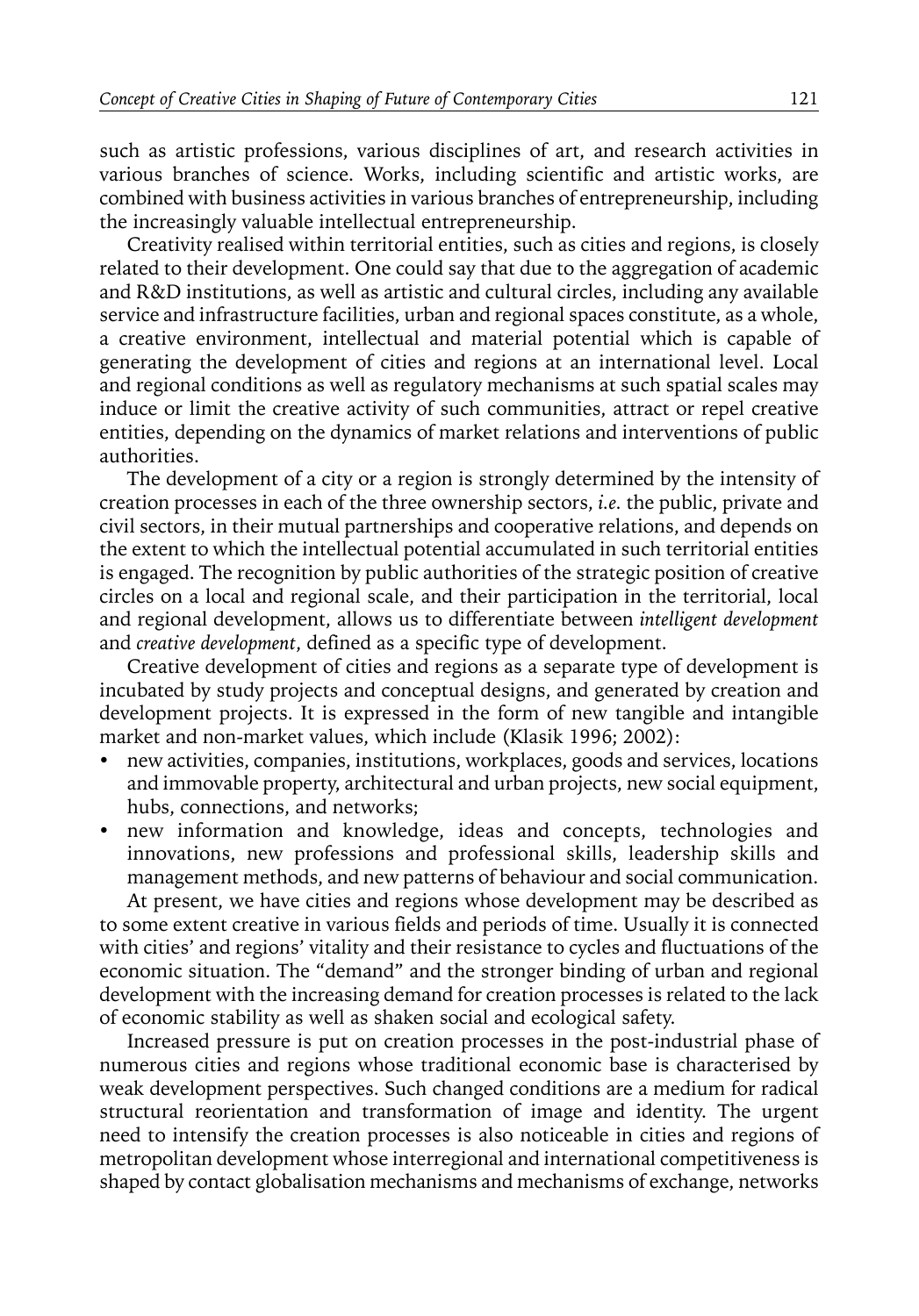and flows, using the unique possibilities posed by information and communication technologies.

Cities and urban complexes at a metropolitan level that benefit from competitive advantage on a global scale obtain good results in various fields of research and development, arts and culture thanks to their original, unique and efficiently implemented creation and development projects, and new, influential trends of creative development.

#### **2. Main ideas and model of a creative city**

The concept of a creative city emerged at the brink of the 21st century. It is genetically related to three sources of regional and urban creativity.

The need for creativity and the requirement of its existence drastically appeared in the aspect of structural instability (Andersson 1985). It occurs in situations of crisis and lack of urban or regional resilience to cyclical recession, which in borderline situations may cause the functional imbalance of the city in relation to its surroundings. Another proposed idea of a creative city is an urban genetic code with built-in creativity (Landry 2008). Assuming the above-mentioned approach, every city will always be (to a different extent and scope) a creative city or will be in the process of creative development.



Fig. 2. Squares of the creative class Source: Based on [Florida 2002].



Fig. 3. Genetic sources of urban creativity Source: Own work.

Following this train of thought, one could use the concept of the strategic safety of a city within the framework of a creative city which is able to guarantee the maintenance of structural competitiveness at an interregional and international scale to the urban community. The determinant of strategic safety is the ability of a given city to respond to future challenges using its distinctive attributes.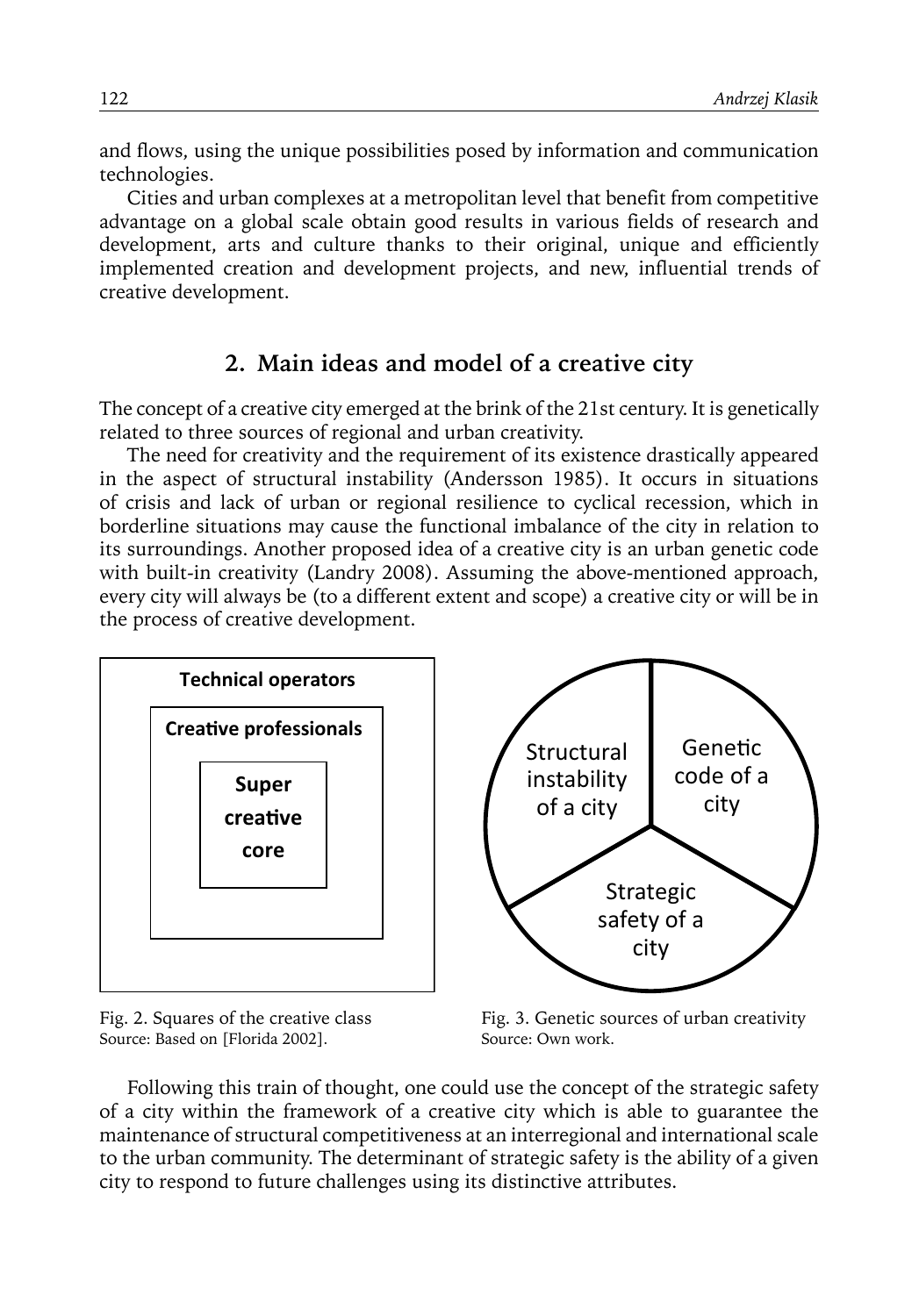On a global scale, the most influential concepts of a creative city (region) include the concept of a creative class that is applied in various fields and comparative analyses, from metropolitan cities to large metropolitan areas (regions).

The concept of a creative class (creative city) allows us to distinguish between subsequent circles of people of creative and accompanying professions. It leads towards a new, chain-like method of creative education and creative capital in territorial entities in relation to the value creation chains in organisations.

The idea of connecting the development of cities and regions with the category of creativeness as a whole constitutes the creative capital (Creativity index 2004; Creative Economy Report 2008) composed of interacting institutional, human, social and cultural capital assets. This process occurs by *converting* and re-forging one capital into a different form, a new type of capital in a collectively organised creative process involving residents, civil groups and local communities. Their participation in the creation of development projects, decision-making and collective actions requires the use of methods and procedures of creative thinking, co-management and organised action. The creative capital of territorial communities is, to some extent, an analogy of the entrepreneurial capital applied in business (Firkin 2001).

Every city can be presented as an entity composed of four fundamental components (Klasik 2008):

- Space,
- People,
- Activities.
- Infrastructure.



Fig. 4. Creative capital of the community

Source: (Creative Economy Report 2008; A Study On Creativity Index 2004)

The urban space is filled with developed public, business and residential spaces that form the spatial structure of a city. The core of such a structure is the city centre area with districts and suburban areas adjacent thereto. People, residents and migrants form the city's community, which elects and legitimises local authorities in the course of elections. The city is marked with the presence of working people,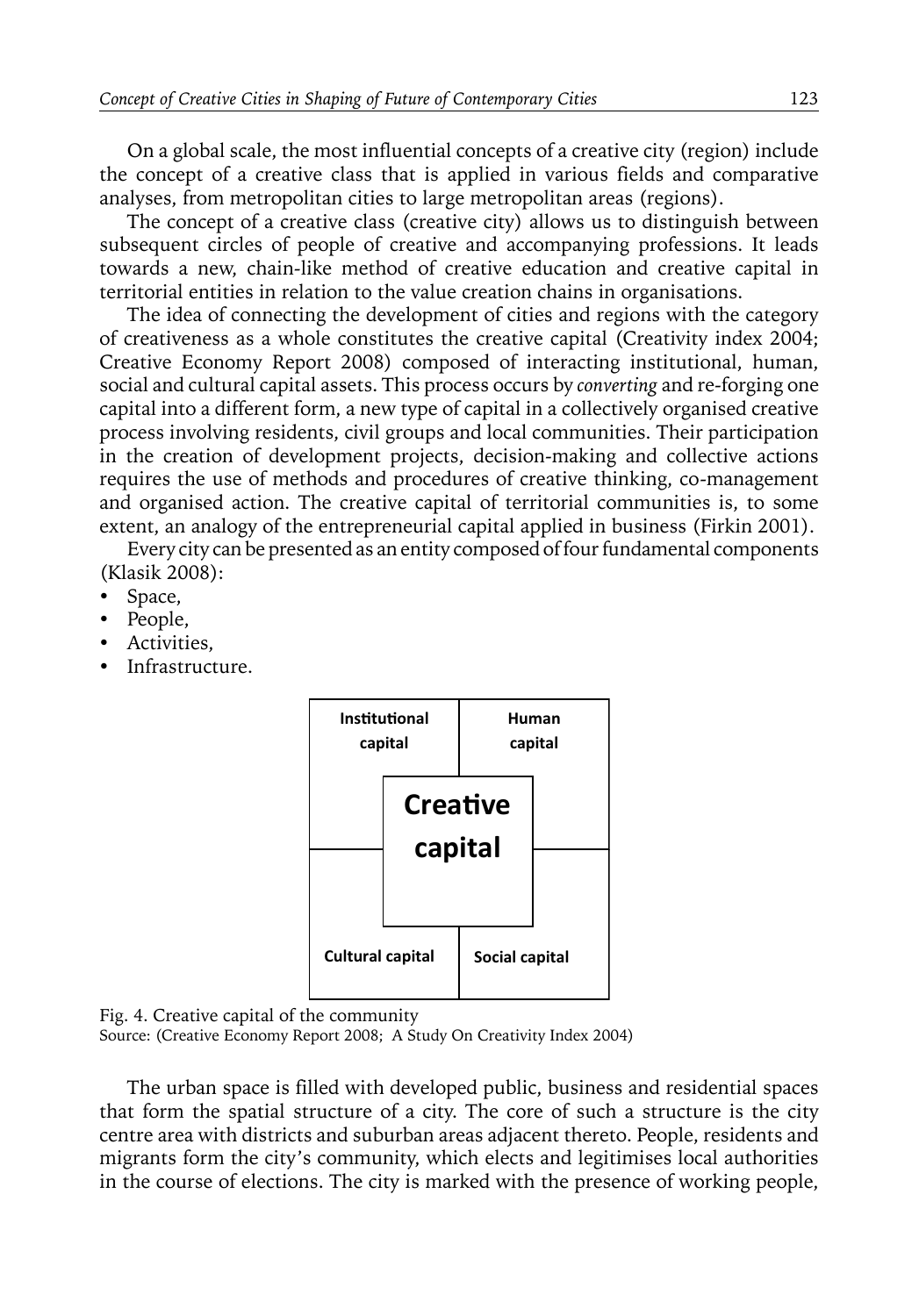their everyday commute and occasional visits of others occurring with different frequencies. The scale of the above-mentioned phenomena impacts the rank of an urban centre. A city is a functional structure composed of activities, organisations and the composition of industry. The core of this structure are specialities and their product offers prepared for external markets, including the global market. The urban infrastructure, varying in terms of the meaning and reach of the service, encompasses devices, equipment, hubs, connections, networks and systems that integrate the internal part of a city and ensures its connection with its close or distant surroundings, as well as the flow and exchange of goods, availability of services, and the flow of people, energy, knowledge and money.

The fundamental components align into two criss-crossing axes on which the urban life functions and pulses (Fig. 5). The first axis is made of space and people. The space is where urban development is decided upon. In the different arenas of the development, the stakeholders, beneficiaries, decision-makers and operators shape the future of a city and the well-being of its residents, and resolve any possible crisis situations. The other axis is composed of activities and infrastructure which realistically decide about the vitality, resilience of a city, and the dynamics of its development, in a medium- and long-term perspective. The profitability of activities as well as infrastructural *externalities* give the final shape to the vitality and competitiveness of particular urban centres by positioning urban centres of strategically different scales and ranks in interregional and international spaces.

Using the standard model of a city that involves spaces, people, activities and infrastructure makes it possible to present it in a systemic way that would fully encompasses a creative city in the context of its regional and global surrounding.



Source: (Klasik 2006; Creative Economy Report 2013).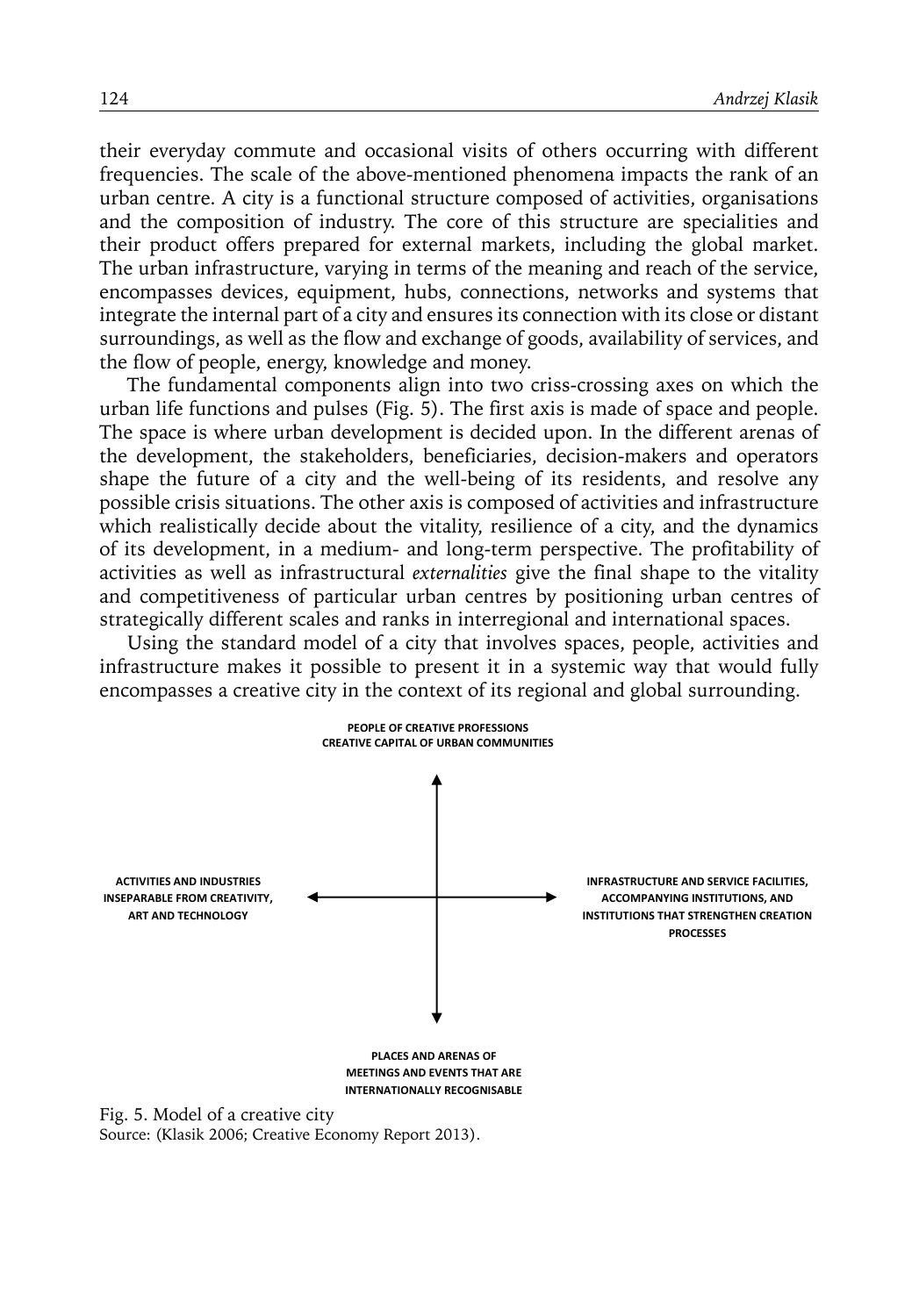A creative city is, on the one hand, people of creative professions, independent artists and creative circles of particular fields of art; people stood behind new, original ideas and a broad range of creative professionals that form an increasingly significant intellectual potential engaged by business, all of them acting in the city. Their work in global industries, such as music and entertainment, media and communications, electronics, business services, consumption goods, large-area trade, pharmaceuticals, medicine, the automotive industry, and air transport are the source of creating new values and building international competitiveness. (Klasik & Budziński 2016).

Looking at a city (in particular cities and urban complexes) from the perspective of space makes it possible to see all international centres and areas of art, culture, and concentrations of creative companies and institutions. These are prestigious, symbolic, and image-related places and spaces that attract creative people and activities, places and arenas of new idea incubation, grand meetings and events such as congresses, festivals, concerts and competitions that attract spectators, *etc.* The spatial concentration of such undertakings, especially if they are periodic, ensures the city's economic resilience and international recognisability.

Creative activities that use the basic scope of various forms of intellectual property, genetically related to various fields of research and development, art, culture, technological innovations and innovative projects constitute the motor/ driving forces of a creative city. The above is comprised of two groups of creative activities and industries. The first group is oriented towards different categories of households in the framework of free time management, such as music, film, games, entertainment, tourism and recreation. The other group encompasses activities and industries oriented towards business services, such as advertisement, broadly defined design, software development and the growing spectre of so-called modern business services (Staying Ahead… 2007)

The infrastructure of creative cities is the material and technological equipment of educational, research and cultural institutions that develop creative talents and skills, which further generate knowledge and technology. Creative cities provide infrastructural and service amenities, and bring agglomeration benefits that are specific and necessary for people and companies in knowledge and creativity management. The infrastructure of creative cities includes institutions that accompany and enhance creation processes. Metropolitan hubs and transport and information connectivity networks serve an important function.

The fundamental components of creative cities which maintain structural, spatial, social, economic and technical interrelations are of crucial significance for the identification of variables and factors that drive the creative development of contemporary cities and urban complexes, including those that aspire to the metropolitan rank and participation in national and global networks.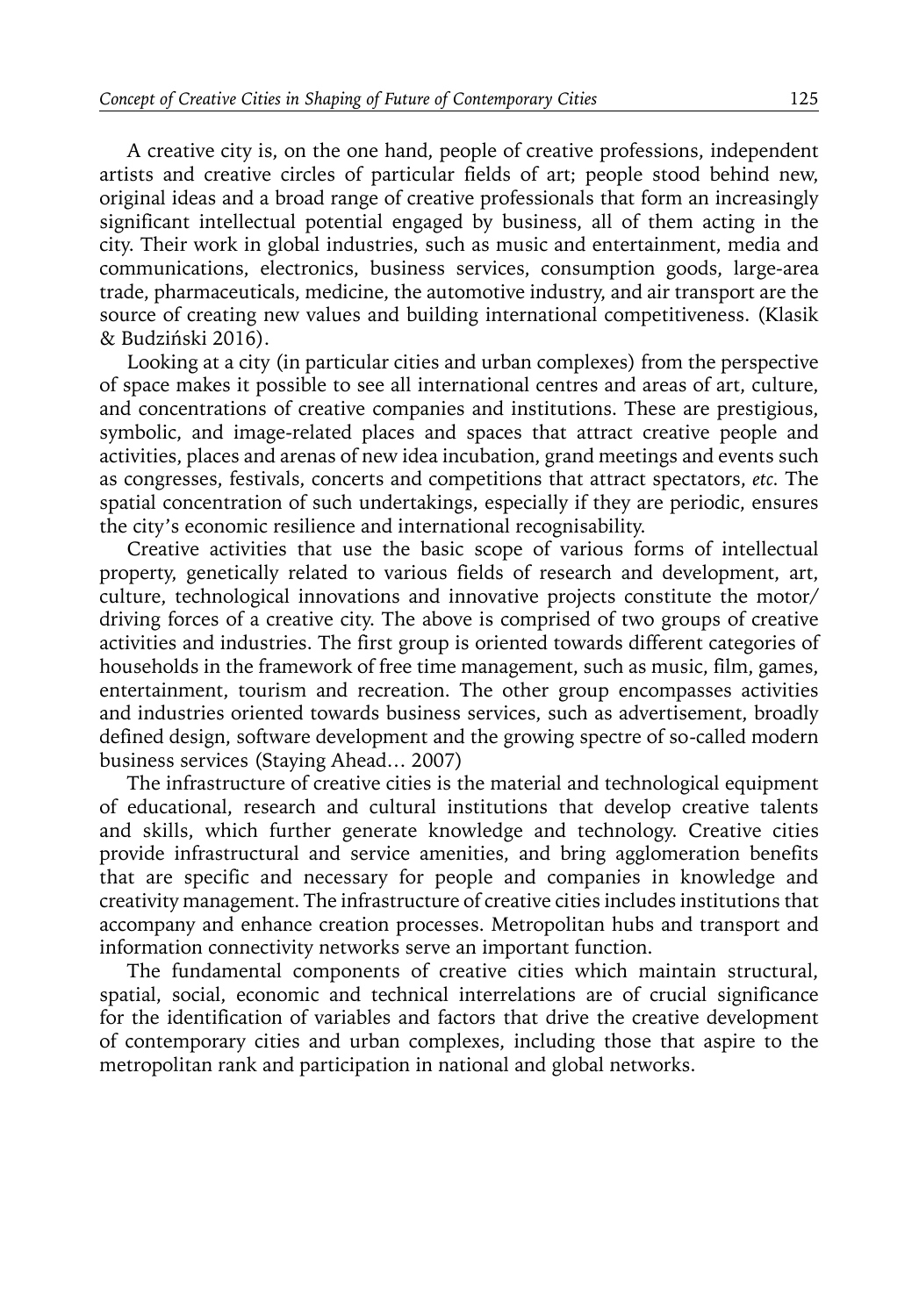#### **3. Preconditions of creative cities**

Contemporary cities that are becoming and remaining creative to a greater or lesser extent, in the long-term perspective and from the point of view evolution, require statutory fulfilment and the assurance of various preconditions (Landry 2008, Tab. 1; Andersson 2011).

The seven preconditions of a creative city proposed by Landry are focused on various internal conditions which by definition should be met by a creative city. The internal prerequisites of a creative city compose a "mixture" of creative talents and individualities, strategic leadership, the strong identity of local communities combined with organisational culture, infrastructural and service facilities, as well as the accompanying networks and institutions. All this is to incubate new ideas, create visions of the future, consider changes and prioritise innovative projects and technological innovations. Simultaneous fulfilment of all these criteria to a large extent is difficult, but, as Landry noted, it is enough for the creativity to become fixed in the city's genetic code.

| Creative individuals, people able to take<br>intellectual risk.                   | Critical mass of the gathered assets and the<br>level of economic growth.                                             |
|-----------------------------------------------------------------------------------|-----------------------------------------------------------------------------------------------------------------------|
| Visionary leadership and the leaders of change.                                   | Large number of residents that increases<br>with migration.                                                           |
| Cultural diversity and abundance of talents<br>utilised for creative exploration. | Resources of educated and competent people<br>prepared for creative and professional work.                            |
| Organisational culture and the emergence<br>of innovative environments.           | Broad and diversified exchange<br>and interregional flows.                                                            |
| Further strengthening of strong, local identity.                                  | Open, tolerant community with arenas available<br>for the exchange of new ideas.                                      |
| Urban spaces with opulence of service<br>and infrastructure facilities.           | Imbalance between the perceived public and<br>private needs and their present degree of<br>satisfaction.              |
| Networking and accompanying structures<br>(institutions).                         | Structural instability of the development<br>of institutions and philosophical, scientific<br>and artistic paradigms. |
|                                                                                   |                                                                                                                       |

Table 1. Creative city: preconditions

Source: (Landry 2008). Source: (Andersson 2011).

The general prospective model (Wilson 2008) includes a broader proposition of perceiving it as the DNA of a city. Using this idea and the model proposition of four fundamental components presented herein, *i.e.* people, space, activity and infrastructure and their internal and external relations, this model may be treated as the DNA of a creative city.

The other proposition by Andersson encompasses the same number (seven) of preconditions of a creative city, and may be grouped into assets, market and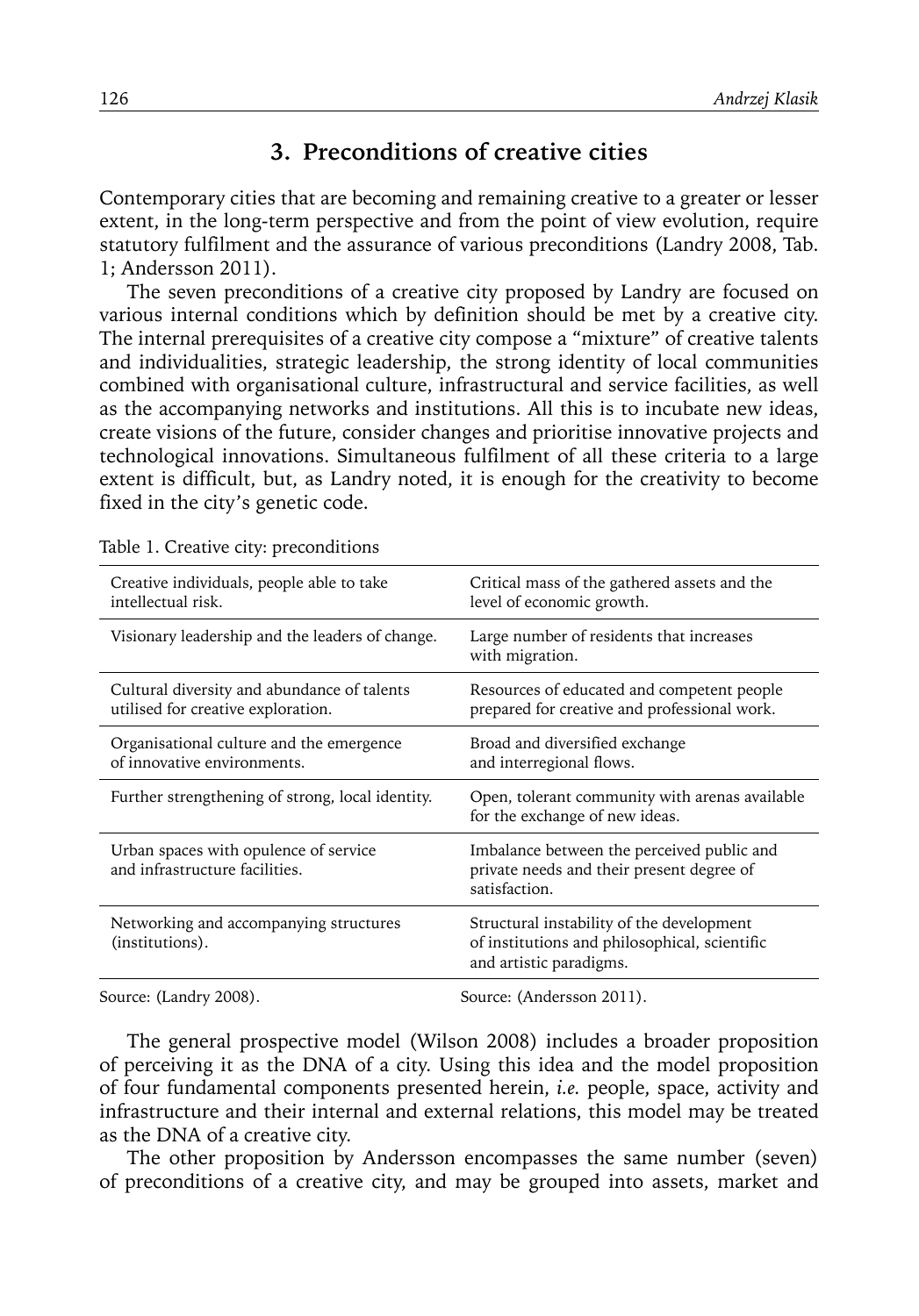structural factors, and internal potentials. The assets of a creative city include the critical mass of the city's development in terms of economy and social welfare, and the critical number of people with a significant positive migration balance. The author considers diversified and intensive international exchange and flows, imbalances between supply and demand in the public and business sectors of the city, the structural instability of international development and paradigms in the field of philosophy, science and art as key structural and market factors of a creative city. The creative city's specific potential is composed of high-quality human capital and an urban community open to new ideas and values.

It seems that every proposition concerning the preconditions referred to above should be treated as a full list. However, the lists are not mutually competitive. Some preconditions are mutually supplementary some assume a different perspective and the context of the surroundings. Altogether, it is a combination of various factors, conditions and situations which, if ensured, will make contemporary cities creative at different stages of their life cycle. Both propositions are types of guidelines which are worth applying in particular cities and city complexes.

#### **4. The creative city as a vehicle of development**

One may theoretically and methodologically reflect upon urban development and urbanisation processes assuming various points of view and tools. This study presents the philosophy of local and regional development vehicles as a new style of researching the development and thinking about the future of cities and regions. The philosophy of development vehicles, and their identification and discovery allows us to conjoin new ideas and the mutual inspiration of leadership bodies and creative circles in cities and urban areas. In the context of large cities and urban complexes, the development vehicle *represents the desire for full knowledge of the future through the metaphorical transfer into another, future reality* (Klasik and Kuźnik 2017).

Development vehicles seem to be "mobile structures" generated when imagination and creative invention are used freely. They can be used as a strategic policy tool in the programming of territorial development. Development vehicles connect the virtual world with the real world. They appear in cities and urban complexes of a higher rank which are characterised by the high creative capital of authors and creative circles, groups of creative professionals concentrated in expansive companies and institutions, and the initiative of organised social groups and civil movements.

The basis, or, in other words, structural framework, of the development vehicle is formed by the organisational culture, strong local identity, culture of openness, and information exchange. Within this framework, network and agglomeration effects are of great significance. This component of the development vehicle of territorial entities encompasses unique assets and the potential of research and cultural institutions.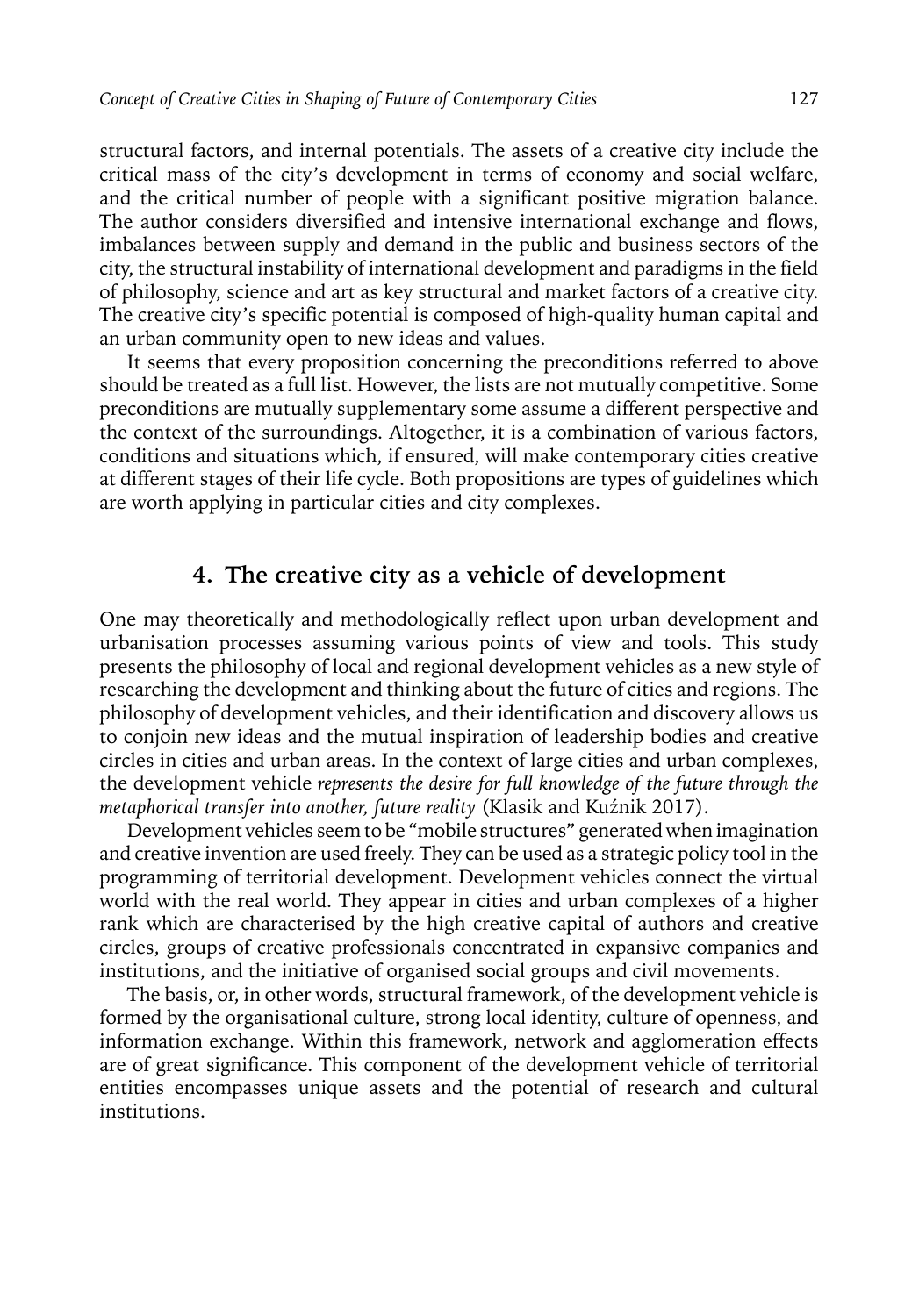

Fig. 6. Industries and creative cities as material for the development vehicle Source: Own based on (Klasik, Kuźnik 2017).

The integral part of the development vehicle are the development mechanisms of competition and cooperation, investment and intervention, and, in the broadest understanding of the problem, market and political regulation. Within the mechanism-related part of the development vehicle, it is necessary to use investment markets, real estate markets, service and labour markets, as well as spatial policy and planning, which are intertwined with politics and strategic management.

The crowning of the systems and mechanisms that create the development vehicle understood as a mobile structure are motional and expansive industries which drive the development of cities, and urban regions, as well as new trends in such fields as arts, research and education. The influential trends in fields and industries produce the expected values, benefits and results that are potentially and actually obtained by different stakeholders that take part in the game of creative development of cities and urban complexes. The above synthetic description of the main components of the development vehicle may be used to recognise and identify them in cities and urban complexes, urban agglomerations that are becoming metropolitan, and in degraded urban and post-industrial spaces. In the contemporary, increasingly global world, metropolises and metropolitan areas are becoming the development vehicle.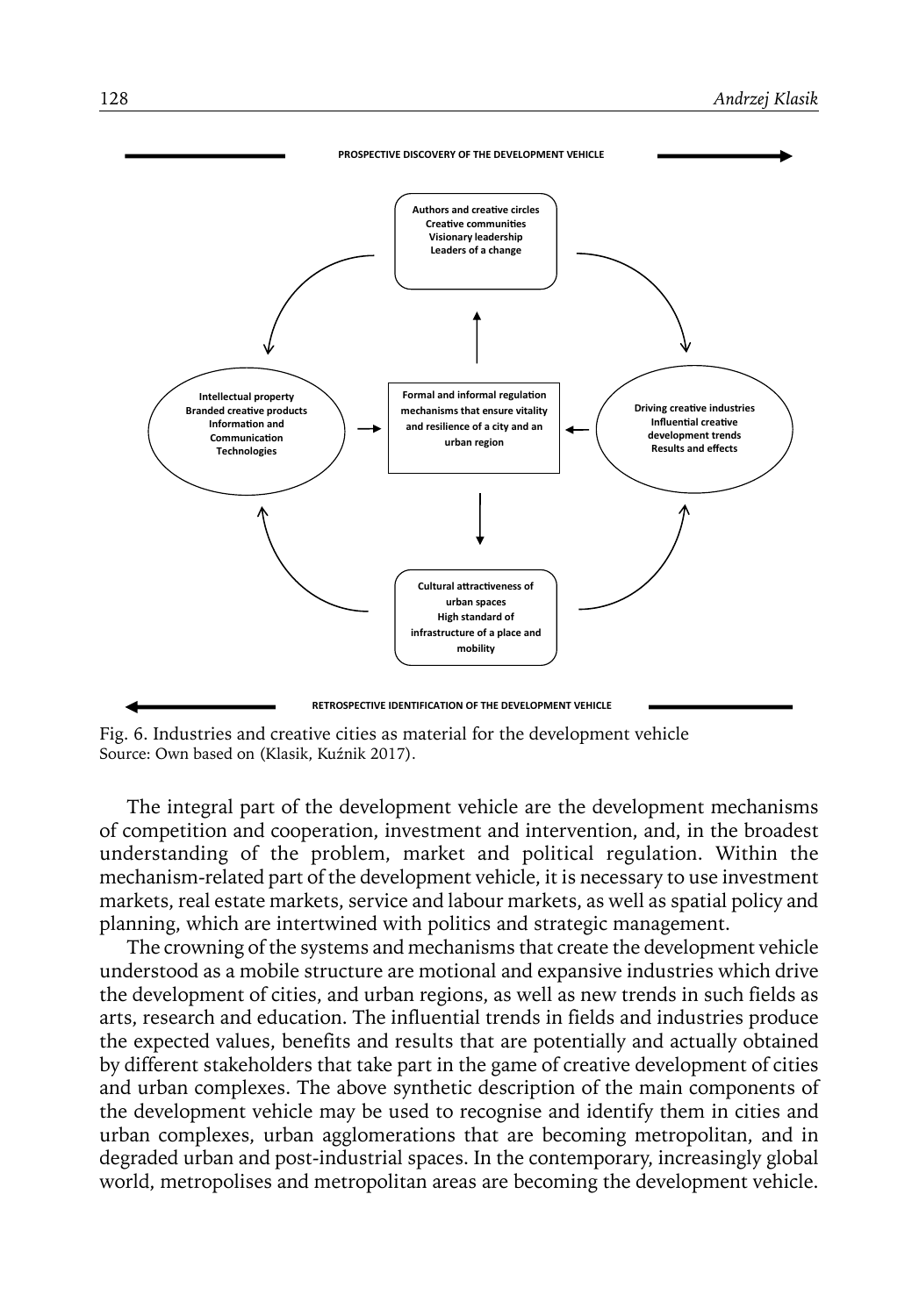### **5. Metropolitan development of the city of Katowice during 2005–2015**

The concept of a creative city was translated into the metropolitan development of Katowice during 2005-2015. Its application was conducive to the implementation of the economic and urban development policy of the city's authorities in cooperation with important actors and stakeholders at various levels of the city.

The management of metropolitan development was based on (among others) such important conceptual and programme documents as:

- Katowice 2020. City Development Strategy (approved in 2005),
- Katowice's Cultural Development Strategy 2020+,
- Katowice. City of Gardens. Candidate for the European Capital of Culture 2016.

The vehicle of the metropolitan development of Katowice derived from the concept of a creative city during 2005–2015 is an original attempt (Tab. 2) that has pioneering value as a kind of innovation which is worth verification and should be applied in other cities and urban complexes as an experiment.

| Creative city<br>as a development vehicle                                                                                                     | The city of culture and creative city as a vehicle<br>of metropolitan development of Katowice                                                                                                                                                                                                                                                                                                    |
|-----------------------------------------------------------------------------------------------------------------------------------------------|--------------------------------------------------------------------------------------------------------------------------------------------------------------------------------------------------------------------------------------------------------------------------------------------------------------------------------------------------------------------------------------------------|
| Authors and creative circles, visionary<br>leadership, leader of change.                                                                      | Artistic circles, academic circles, designers from<br>various fields. Willingness and courage of public<br>authorities. Managers of cultural institutions,<br>including musical institutions, ambassadors.                                                                                                                                                                                       |
| Intellectual property, integrated projects,<br>global creative projects, grand events.                                                        | Implementation of large integrated creation and<br>development projects: The European City of<br>Culture Project - Katowice, the City of Gardens,<br>The UNESCO Creative City Project - Katowice,<br>creative city in the field of music.<br>Implementation of a large<br>number<br>of<br>complementary and accompanying projects.                                                               |
| Cultural attractiveness of city spaces. High<br>standard<br>of the location's infrastructure and mobility.<br>Concentration, networks, flows. | City centre space including the alteration of the city<br>centre, a prestige cultural space (technologically<br>modernised "Spodek", registered office of the<br>Polish National Radio Symphony Orchestra,<br>International Congress Centre, Museum of<br>Silesia). Uniqueness of the urban, architectural<br>and industrial heritage that attracts authors,<br>visitors, activities and events. |
| Formal and informal mechanisms regulating<br>and ensuring the vitality and resilience of the<br>city and the urban region.                    | Driving mechanisms such as political partnerships,<br>interdisciplinary cooperation of creative and<br>professional circles, international networking of<br>institutions, activities, and events, integrated<br>management of undertakings, combinations of<br>financial capital and public finances.                                                                                            |

Table 2. The vehicle of metropolitan development of Katowice 2005-2015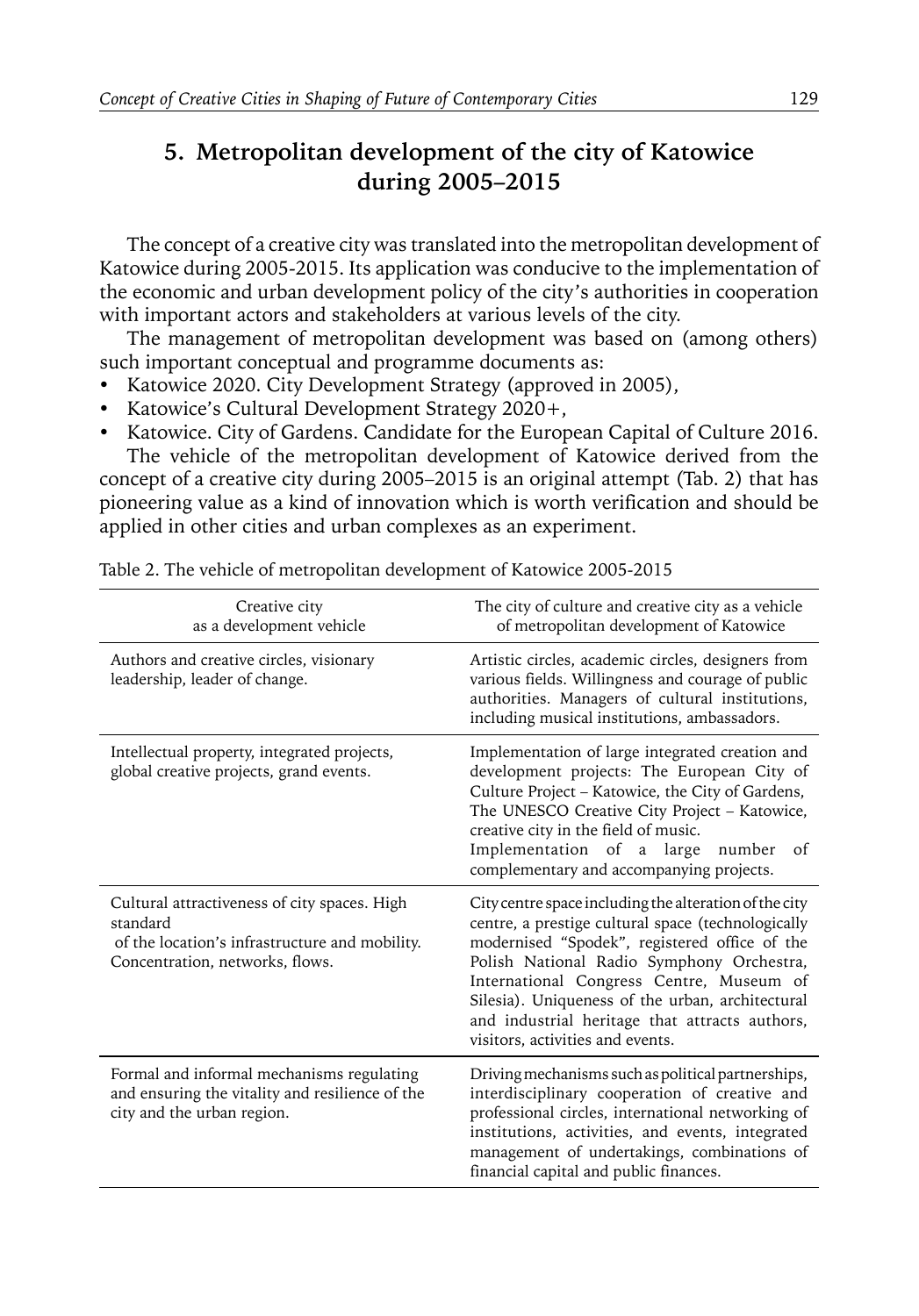| Creative city<br>as a development vehicle                                      | The city of culture and creative city as a vehicle<br>of metropolitan development of Katowice                                                                                                                                |
|--------------------------------------------------------------------------------|------------------------------------------------------------------------------------------------------------------------------------------------------------------------------------------------------------------------------|
| Driving creative industries, characteristic trends<br>of creative development. | The industry of events and internationally<br>attractive and recognisable meetings that<br>combine culture, business, the media, tourism,<br>recreation and sport. Continuously expanding<br>offer of metropolitan products. |

Source: Own work based on (Klasik, Kuźnik 2017; Klasik *et al*. 2015, Klasik *et al.* 2017).

In 2005-2015, Katowice, as the metropolitan centre of the Silesian Province and the Upper Silesian Agglomeration, underwent a radical strategic and structural change. The strategic change was generated by flagship projects incorporated into the strategy of the city and other documentation of the field. Their implementation allowed the growth of core potentials of the city. A new type of infrastructure was created in Katowice, a type related to the creative and technological economy. The significance of culture and science as branches of Katowice's metropolitan development increased. The modern business infrastructure was expanded, and the business services sector developed.

Structural changes within the culture's sector significantly strengthened the metropolitan character of Katowice. The cultural capital, artistic and cultural education, and the metropolitan product offer became a driving force of the city's development and contributed to the increase of its recognisability on an international scale. In the business sector, the structural changes related to science and academic education led to the international networking of economic and research contacts, and to Katowice's entry into a post-industrial phase with an increasingly dominating service sector. Katowice's position as a hub in Pan European transport corridors was strengthened and the organisation of the city's function as a transport interchange of the Upper Silesian Agglomeration became advanced (Klasik *et al.* 2016)

Strategic and structural changes that took place during 2005-2015 strengthened Katowice's position in civilisation and economic dimensions. They contributed to the transformation of the identity and reception of Katowice in the domestic and international surroundings.

#### **References**

Andersson A. (1985) Creativity and Regional Development. Papers of Regional Science, 56(5): 5-20.

Andersson A. (2011) Creative People need creative Cites. In: D. Emanuel, A. Andersson, Ch. Mellander (Eds.), Handbook of Creative Cites. *Edward Elgar Publishing,*  Massachusetts:14-55.

Creative Economy Report (2008), United Nations, UNCTAD, New York: 9-10.

Creative Economy Report (2013), Special edition. Widening Local Development Pathways UNESCO, UNDP, New York.